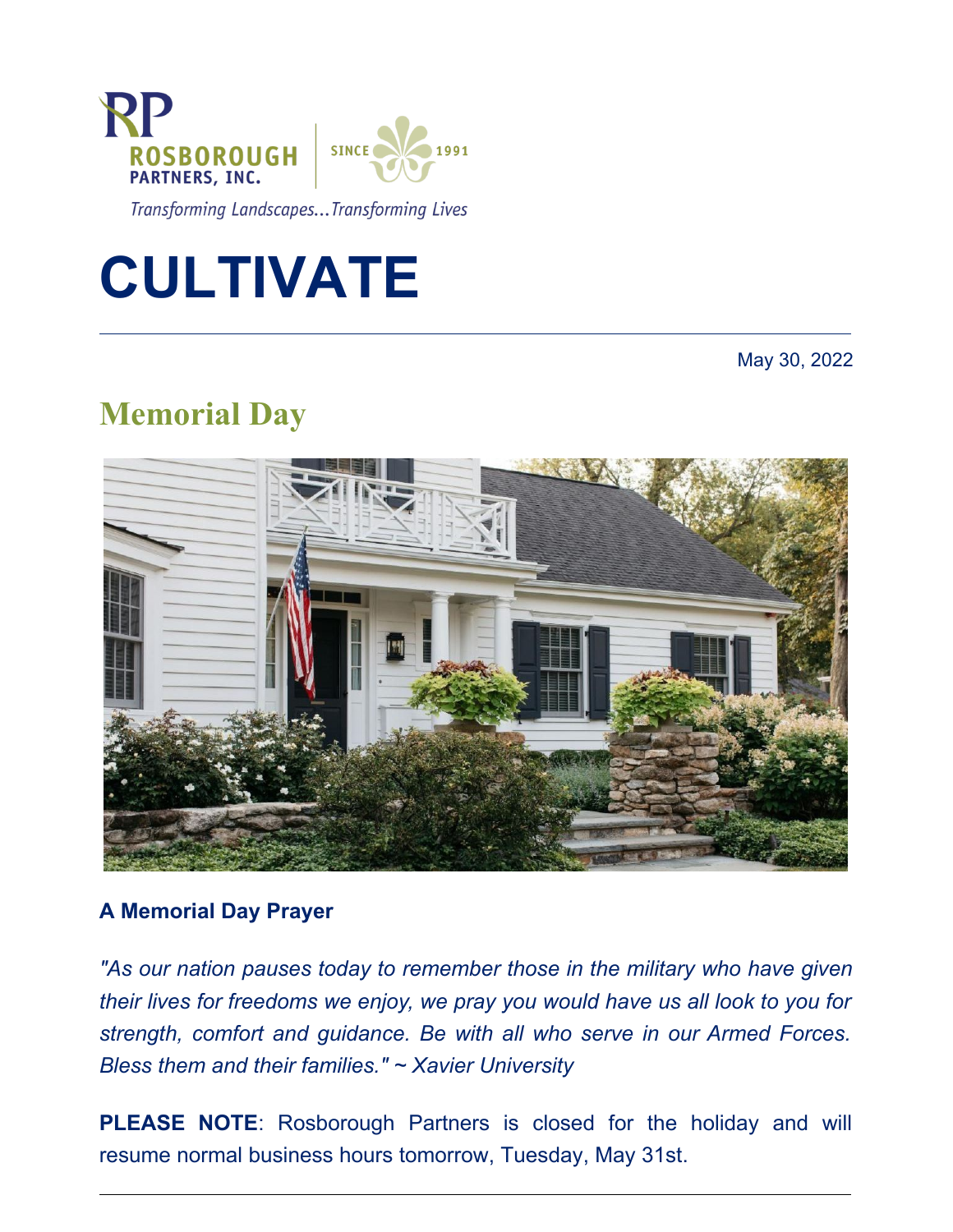### **Plant Health Care Alert**

Jumping Worms, a distinctly different variety from our usual beneficial ones, have been discovered in Illinois. They are voracious consumers of organic material, which can affect soil quality. Populations of jumping worms have the potential to change the soil structure, deplete available nutrients, damage plant roots, and alter water holding capacity of the soil.

Our teams will be watching for signs of their damage and make recommendations accordingly. RP's efforts to prevent the spread include cleaning equipment and tools between use, using mulch and soil from sources free of Jumping Worms and their larvae, and inspecting nursery plants before installation. These steps are some of the valuable aspects of professional landscape maintenance that benefit our clients.

For more information about Jumping Worms, click the link:

**[Jumping](https://extension.illinois.edu/sites/default/files/invasive_species_alert_jumping_worms.pdf) Worm Info**



## **Client Steward Team**

In addition to regularly scheduled maintenance, our team will be focusing on the following service(s) this week:

**Continue summer annuals installation**



## **Plant Health Care**

This week we will be performing the following service(s), as weather allows:

**Grub prevention Weed control Tree systemic for borers**